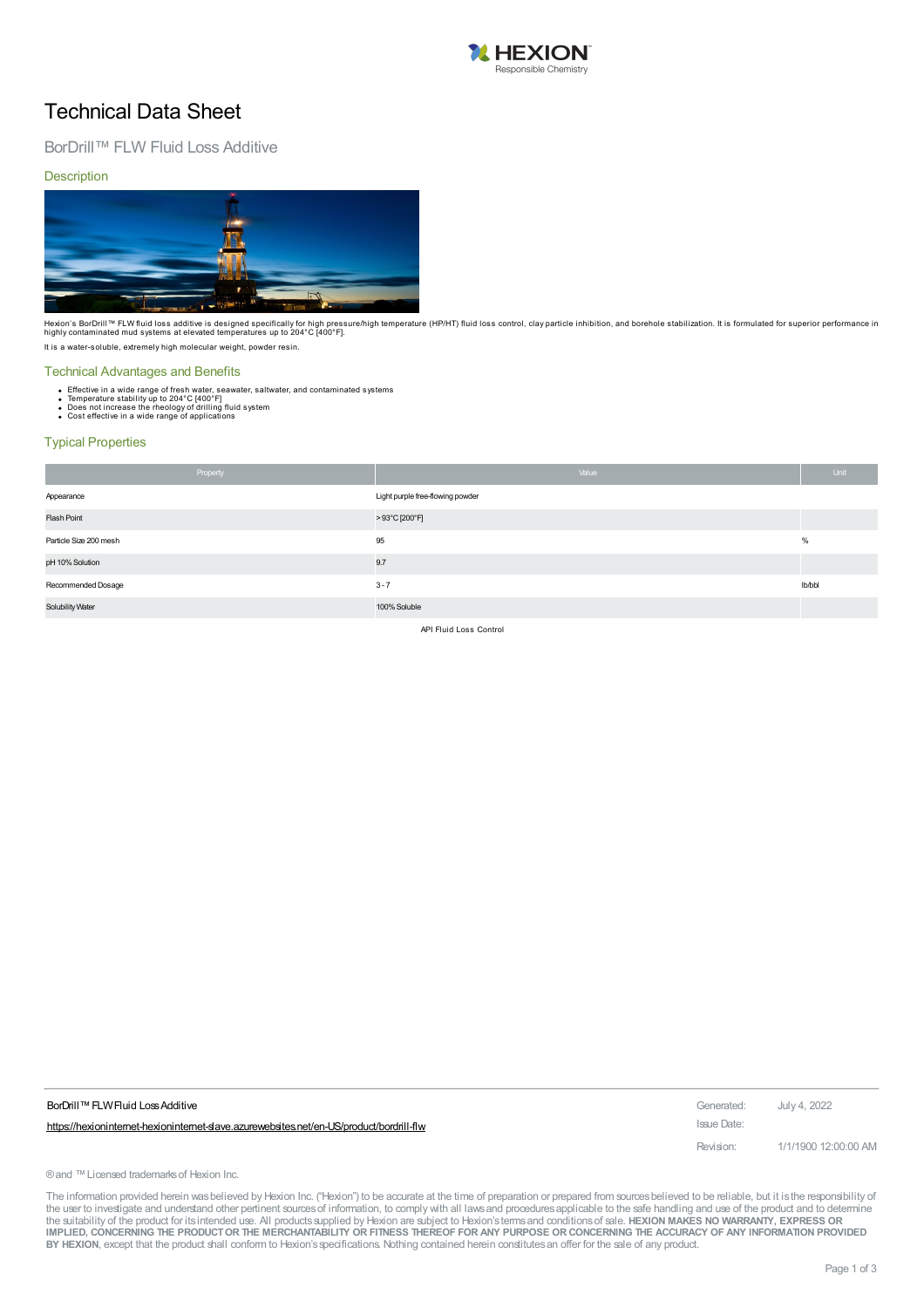

# **Affect of Chlorides on Fluid Loss**

Chlorides 100,000 mg/L, 204°C (400°F)

| BorDrill™ FLW Fluid Loss Additive                                                        | Generated: July 4, 2022 |                      |
|------------------------------------------------------------------------------------------|-------------------------|----------------------|
| https://hexioninternet-hexioninternet-slave.azurewebsites.net/en-US/product/bordrill-flw | Issue Date:             |                      |
|                                                                                          | Revision:               | 1/1/1900 12:00:00 AM |

® and ™ Licensed trademarks of Hexion Inc.

The information provided herein was believed by Hexion Inc. ("Hexion") to be accurate at the time of preparation or prepared from sources believed to be reliable, but it is the responsibility of the user to investigate and understand other pertinent sources of information, to comply with all laws and procedures applicable to the safe handling and use of the product and to determine the suitability of the product for itsintended use. All productssupplied by Hexion are subject to Hexion'stermsand conditionsof sale. **HEXION MAKES NO WARRANTY, EXPRESS OR** IMPLIED, CONCERNING THE PRODUCT OR THE MERCHANTABILITY OR FITNESS THEREOF FOR ANY PURPOSE OR CONCERNING THE ACCURACY OF ANY INFORMATION PROVIDED **BY HEXION**, except that the product shall conform to Hexion'sspecifications. Nothing contained herein constitutesan offer for the sale of any product.